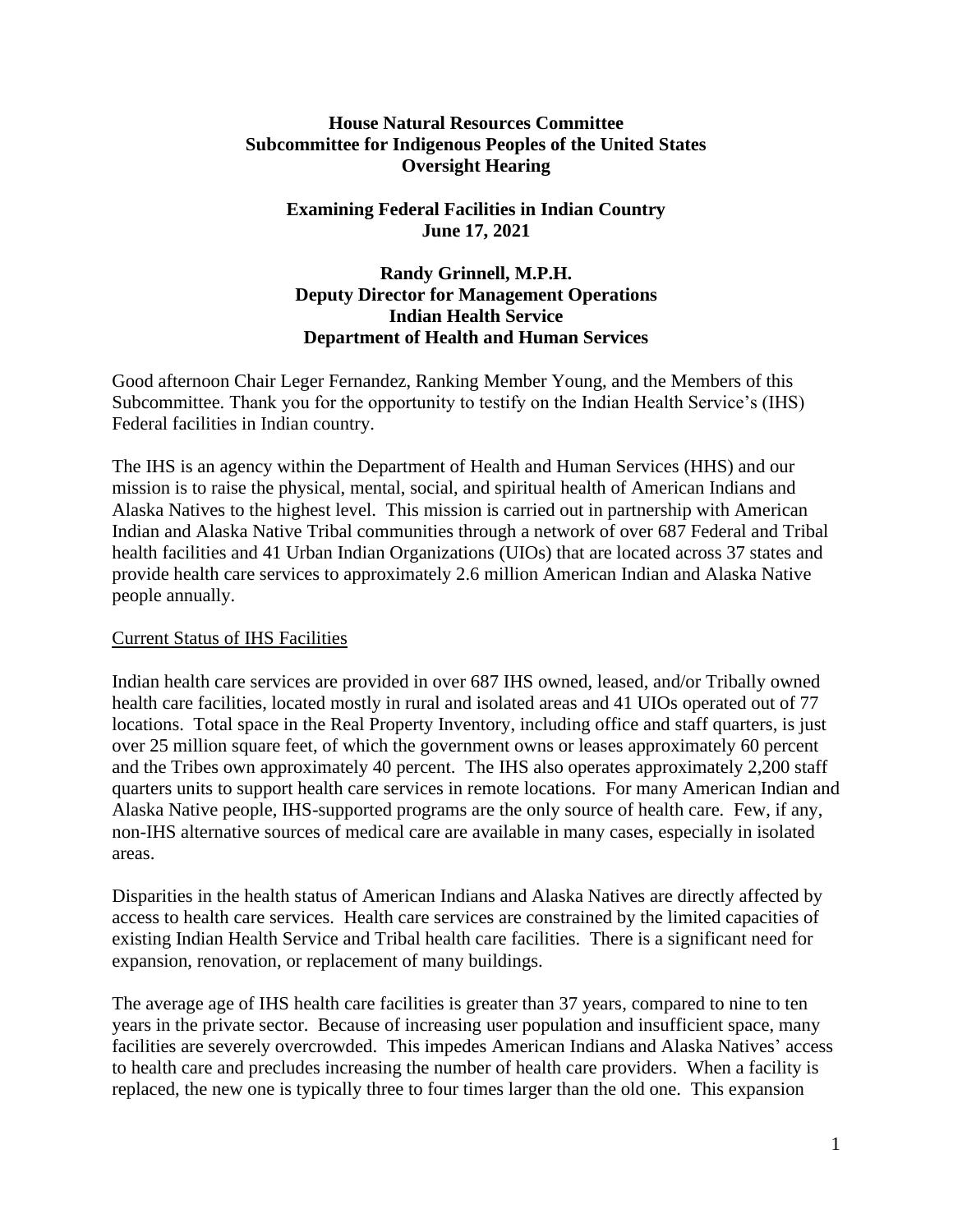provides access to health care for the 10-year projected user population and space for additional staff and some new services.

Total need for the Health Care Facilities Construction (HCFC) Program is approximately \$14.5 billion for expanded and active authority facility types according to the 2016 Indian Health Service and Tribal Health Care Facilities' Needs Assessment Report to Congress.<sup>1</sup> An update to the needs assessment report to Congress is in progress. Early drafts report an increase in the need up to approximately \$22 billion amount.

The Healthcare Facilities Construction Priority System (HFCPS) is the methodology that the IHS uses to identify and prioritize the need for IHS and Tribal healthcare facilities. In 1993, the IHS, in collaboration with Tribal representatives, used the HFCPS to prioritize major health facilities' needs. Projects were ranked based on the population served, the condition of health care facilities, remoteness, and barriers to care.

The reauthorization of the Indian Health Care Improvement Act (IHCIA), requires the IHS to complete the 1993 Health Care Facilities Construction Priority list before spending appropriated funding on additional construction projects. IHS has completed 37 projects with another 12 projects remaining on the list. All of the remaining projects have received some funding. Approximately \$2.1 billion remains to be funded for these 12 projects as of FY 2020. This cost estimate does not consider the staffing and operating costs for each of the facilities on the 1993 Health Care Facilities Priority List.

In accordance with the IHCIA, Section 141, the HFCPS methodology was revised in 2015. The new methodology determines need based on:

- 1. The size of the American Indian and Alaska Native population requiring access to services,
- 2. The size of the existing facility compared to the size of a facility required for the population,
- 3. The population's health status,
- 4. The isolation of the population,
- 5. The social and economic factors that hinder access to services at existing facilities,
- 6. The size of the required facility, and
- 7. Tribal innovations for construction and/or operation of a facility.

These criteria were developed with the Facilities Appropriation Advisory Board (FAAB), which is composed of Tribal representatives from each of the 12 IHS Areas and IHS leadership representatives. As the projects on the 1993 Healthcare Facilities Construction Priority List are completed, the new methodology for determining the HFCPS will be used to continue the HCFC Program.

The IHS effort to improve its electronic health record system underscores the need to replace outdated facilities. Aging medical facilities impede medical innovation and modern hospitals

<sup>&</sup>lt;sup>1</sup> Available on the IHS Website:

https://www.ihs.gov/sites/newsroom/themes/responsive2017/display\_objects/documents/RepCong\_2016/IHSRTC\_o n\_FacilitiesNeedsAssessmentReport.pdf.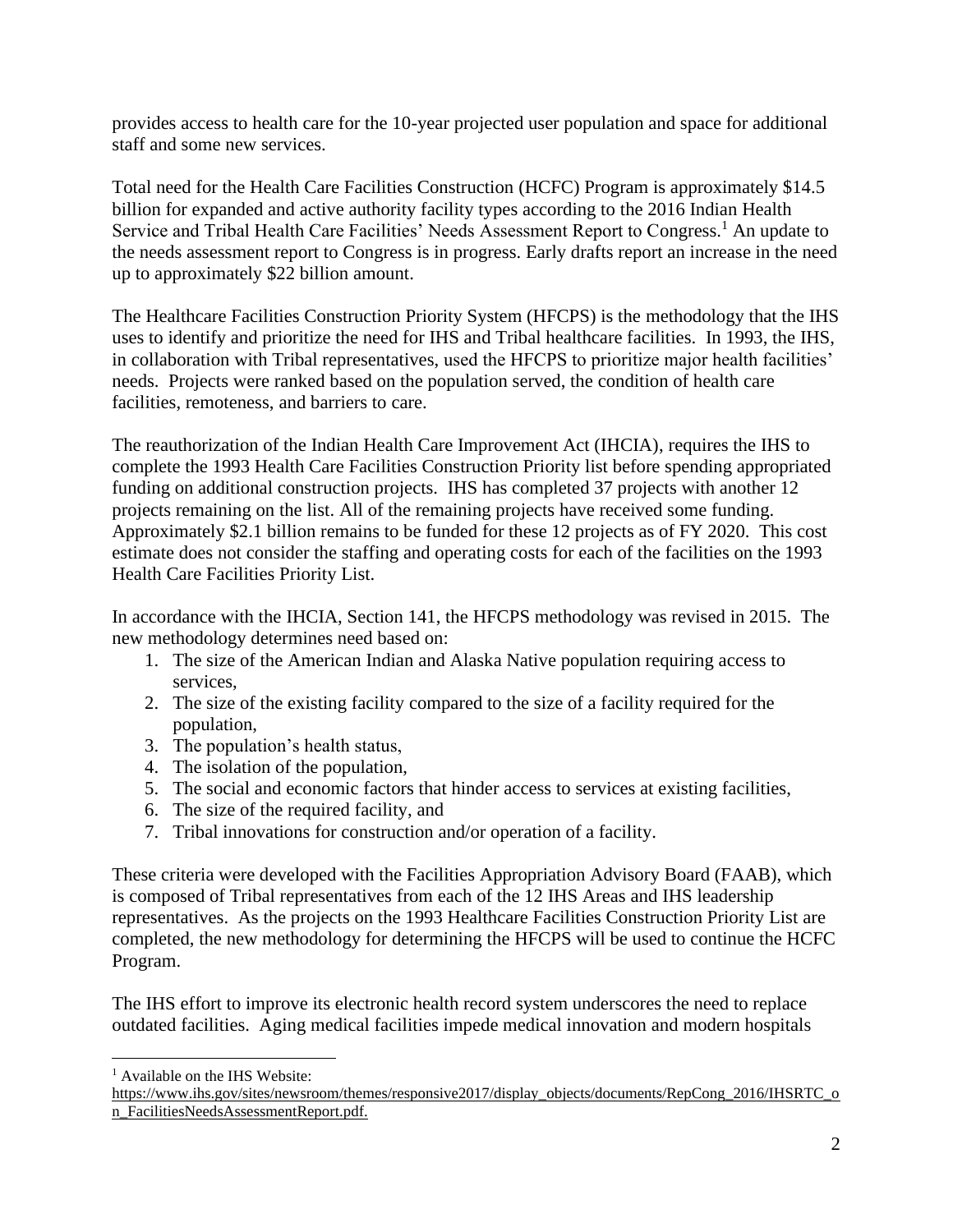contain an extensive amount of complex equipment with high electrical requirements. One difficulty in retrofitting older hospitals with modern technology is that the massive concrete structure tends to absorb Wi-Fi signals, representing a significant challenge to wireless equipment.

In addition, the COVID-19 pandemic highlighted some of the difficulties that older facilities pose to delivering health care services. It is the IHS' policy to use the physical environment to help prevent and control the spread of infection. The pandemic has shown that outdated facilities' patient flow often did not allow for social separation and that waiting areas are not sized or structured for social distancing. Optimally, the infected and non-infected patients would be separated, and patients would flow in one direction through the facility. This is not possible in some IHS facilities, which resulted in limiting appointments, required renovation of existing space, or the provision of temporary space outside of the facility in order to separate patients.

In addition to these difficulties resulting from limited space, two of the largest IHS facilities that remain on the 1993 Health Care Facilities Construction Priority List – Phoenix Indian Medical Center (PIMC) and Gallup Indian Medical Center (GIMC) –face challenges incorporating improvements in health care delivery models and medical technology. The PIMC and GIMC's aging facilities are limited in meeting compliance, procuring new technology, and providing specialized services.

PIMC's annual M&I appropriation is insufficient to meet the needs of an aging health care facility and the compounding funding shortfall creates an increasing backlog of deferred maintenance projects. Until the PIMC replacement facility is complete, capital improvement projects will be required to maintain operations and avert service disruptions. The PIMC Backlog of Essential Maintenance and Repair (BEMAR) need is over \$120 million in the following areas: life safety compliance, environmental compliance, Americans with Disabilities Act compliance, patient care space improvements, medical gas systems, and architectural, structural, civil, mechanical, electrical and utility systems repairs. The fifty-year electrical and less than fiftyyear-old sewer systems at PIMC are a continuous concern for patient and staff safety, but have been updated and repaired over the years.

They need constant repair as it impacts infection control (infection prevention) accreditation and regulatory requirements, and limits opportunities for medical service expansions and improvements.

The long-term replacement of the PIMC hospital is critical. IHS estimates total construction cost for a replacement facility to be approximately \$674 million. Planning documents for the PIMC replacement facility are in development and outline the services, staff, and space requirements, and parallel the development of a Phoenix Area Health Services Master Plan, which engages with and seeks Tribal leadership input. IHS has engaged a vendor to create a facility master plan that will also identify an on-site construction option for the hospital replacement.

Providing clinical services from the 50-year-old GIMC facility continues to be challenging due to inadequate building infrastructure and space. M&I appropriated funds do not meet the need to keep up with repairs necessary to provide an adequate and safe health care environment for IHS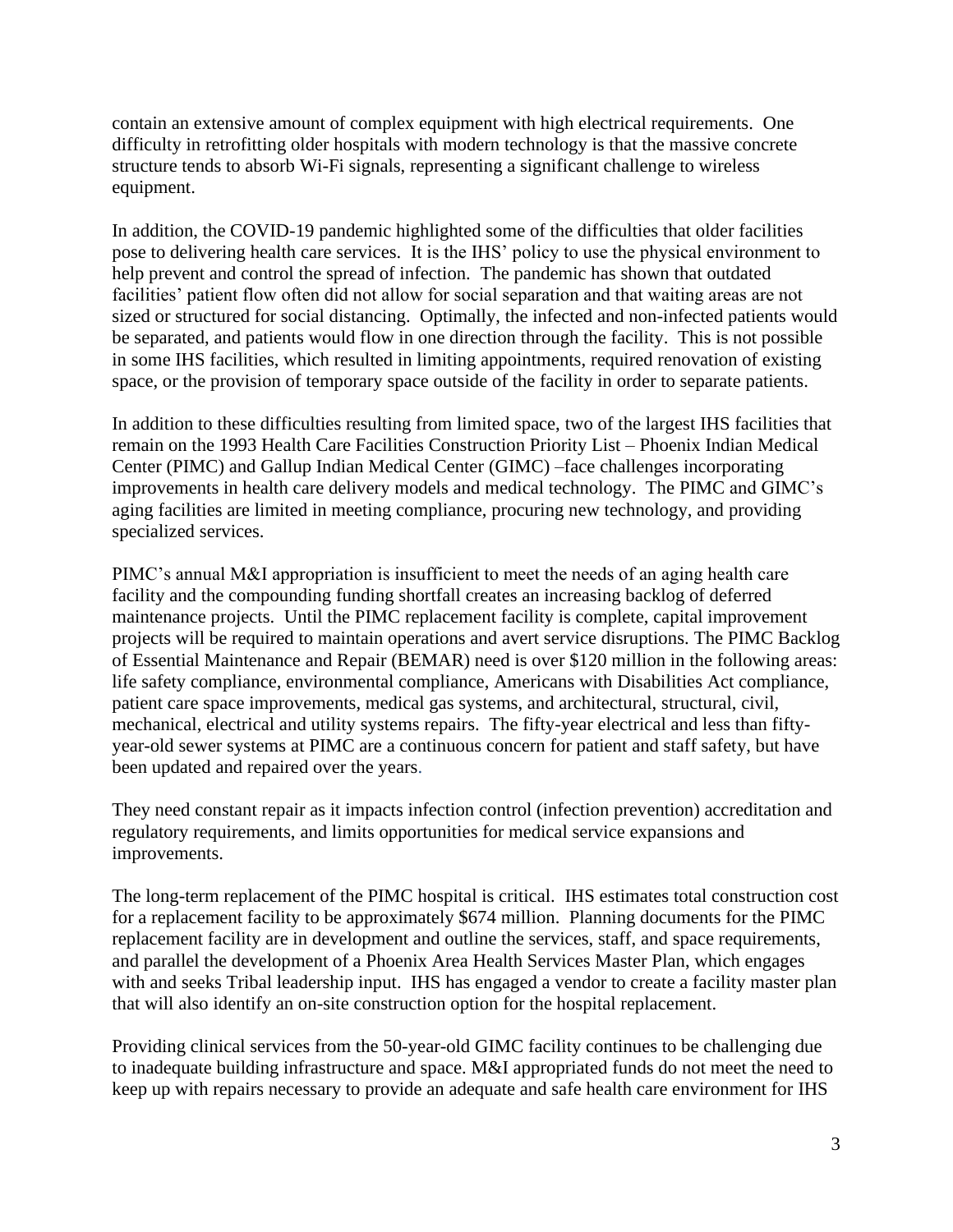patients and employees. Until the GIMC replacement facility is built, capital improvement projects are needed to avert service disruptions. The GIMC BEMAR need is over \$135 million in the following areas: life safety compliance, general safety, environmental compliance, Americans with Disabilities Act compliance, patient care, and architectural, structural/civil, mechanical, electrical, and utility repairs. The current electrical and sewer systems at GIMC are of particular concern given the impact they have on limiting medical services expansion and meeting infection control (infection prevention) accreditation and regulatory requirements.

In partnership with the Navajo Nation, site selection for the new GIMC facility continues without major challenges and is making progress. The new GIMC facility is in the planning phase and has been allocated \$2 million for planning. The total estimated cost of the new facility is currently \$552 million. The Site Selection Evaluation Report Phase II is expected to be completed no later than October 2022. The scope of work for the new GIMC Master Plan is finalized and the contract for the master plan will be awarded soon. The information from the master plan will be used to develop the Program Justification and Program of Requirements documents.

#### Maintenance and Backlog

When the IHS lacks sufficient resources to address ongoing facility operation and maintenance needs, these deficiencies, which could compromise health care, must be added to the maintenance backlog each year. The current backlog (IHS and Tribal) is approximately \$945 million. The reliability of building systems and mechanical/electrical equipment becomes severely compromised with age and new health care accreditation/regulatory requirements, and the potential consequences are compounded by the isolated, rural settings of most facilities.

In terms of medical equipment, the IHS and Tribal health programs have not been able to keep pace with the ongoing changes in medical practices over the years. Medical and laboratory equipment, which has an average useful life of 6 to 8 years, generally is used at least twice that long in Indian health care facilities. Accurate clinical diagnosis and effective therapeutic procedures depend in large part on health care providers using modern and effective medical equipment/systems. The IHS and Tribal health programs manage approximately 90,000 devices consisting of laboratory, medical imaging, patient monitoring, pharmacy, and other biomedical, diagnostic, and patient equipment valued at approximately \$700 million. Regularly replacing medical and laboratory equipment that is at or beyond its useful life would cost at least \$100 million per year, growing at an approximate 2 percent inflation rate per year.

Maintenance and Improvement (M&I) funds are the primary source of funding to maintain, repair, and improve existing IHS and Tribal health care facilities. M&I funding supports federal, government-owned buildings and Tribally-owned space where health care services are provided pursuant to contracts or compacts executed under the provisions of the Indian Self-Determination and Education Assistance Act (P.L. 93-638). M&I funds are necessary to achieve and maintain accreditation, to meet building codes and standards, to maintain and repair the physical condition of health care facilities, to modernize existing health care facilities to meet changing health care delivery needs, and to implement mandated requirements (e.g., energy conservation, seismic, environmental, handicapped accessibility, security). Efficient and effective buildings and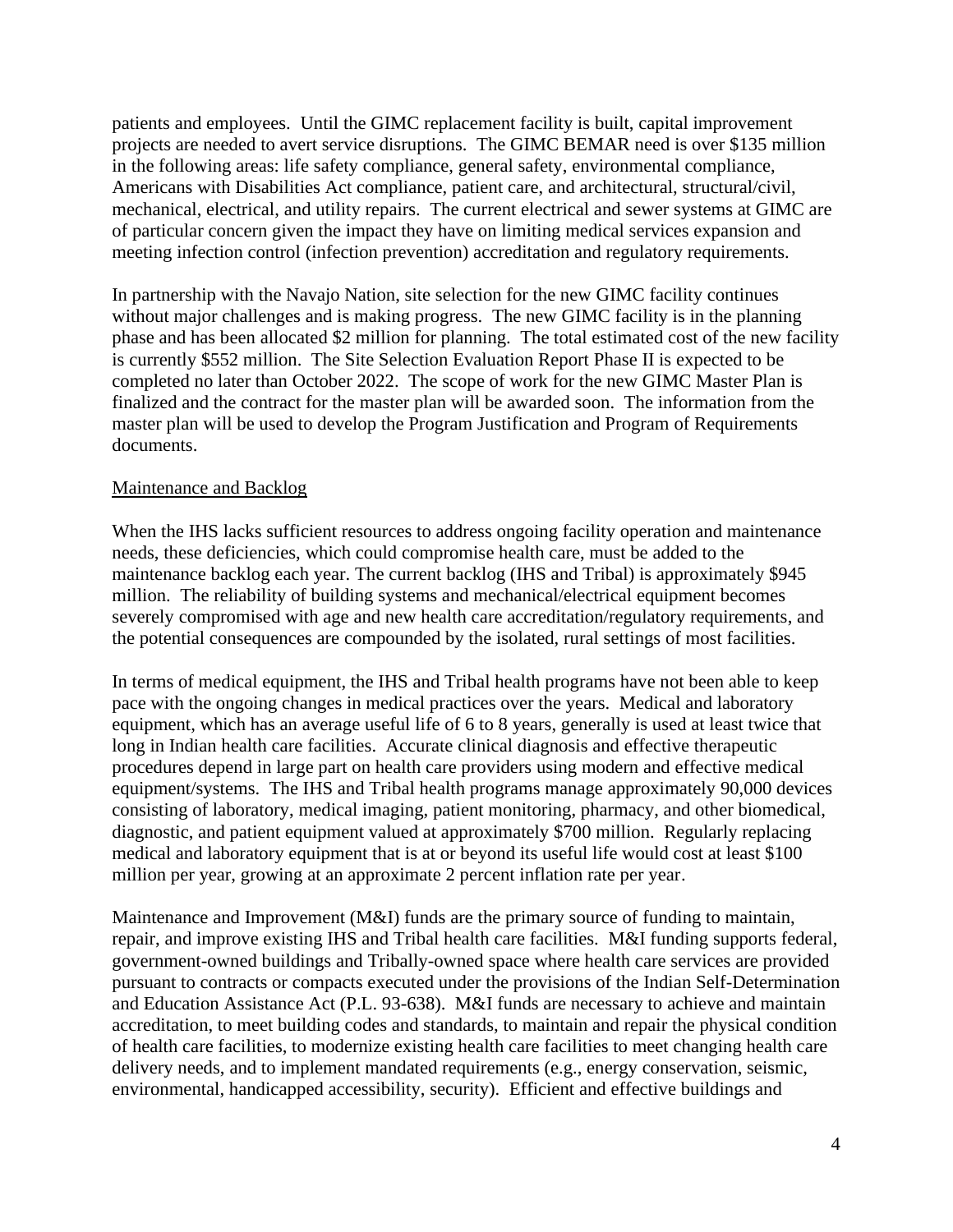infrastructure are vital to delivering health care in direct support of the IHS mission and priorities.

Maintaining reliable and efficient buildings is an increasing challenge as existing health care facilities age and additional space is added into the real property inventory. Many IHS and Tribal health care facilities are operating at or beyond capacity, and their designs are not efficient in the context of modern health care delivery. In addition, as existing health care facilities continue to age, the operational and maintenance costs increase.

IHS hospital administrators have reported that old or inadequate physical environments challenged their ability to provide quality care and maintain compliance with the Medicare Hospital Conditions of Participation. Further, the administrators reported that maintaining aging buildings and equipment is a major challenge. Over one third of all IHS hospital deficiencies have been found to be related to facilities with some failing on infection control criteria and others having malfunctioning exit doors. Out of date facilities and equipment also create challenges for recruitment and retention of high-quality health care professionals.

The physical condition of IHS-owned and many Tribally-owned healthcare facilities is evaluated through routine observations by facilities personnel and by in-depth building condition surveys. These observations and surveys identify facility, fire-life-safety, and program deficiencies, and are used to develop IHS' estimate of the Backlog of Essential Maintenance, Alteration, and Repair (BEMAR). The BEMAR is a measure of the condition of health care facilities in the Indian health system and establishes priorities for larger M&I projects. The BEMAR for all IHS and reporting Tribal health care facilities as of October 1, 2020, is \$944.9 million. When IHS replaces an older, obsolete hospital or clinic with a new facility, all deficiencies associated with the old facility are removed from the backlog.

## Funding for Facilities

| <b>Fiscal Year</b>      | Amount        |
|-------------------------|---------------|
| 2018                    | \$243,480,000 |
| 2019                    | \$243,480,000 |
| 2020                    | \$259,290,000 |
| 2021 Enacted            | \$259,290,000 |
| 2022 President's Budget | \$525,781,000 |

The table below provides the funding history for HCFC funds.

The FY 2021 breakdown of the HCFC allocation is as follows:

- \$100 million is allocated to partially fund three inpatient facilities: Phoenix Indian Medical Center, AZ; Whiteriver Hospital, AZ; and Gallup Indian Medical Center, NM. Some of these funds will be used to purchase land for the Phoenix and Gallup facilities.
- \$119.29 million is allocated to partially fund four outpatient facilities: Bodaway Gap health Center, AZ; Albuquerque West Health Center, NM; Albuquerque Central health Center, NM; and Sells Alternative Rural Health Center, AZ.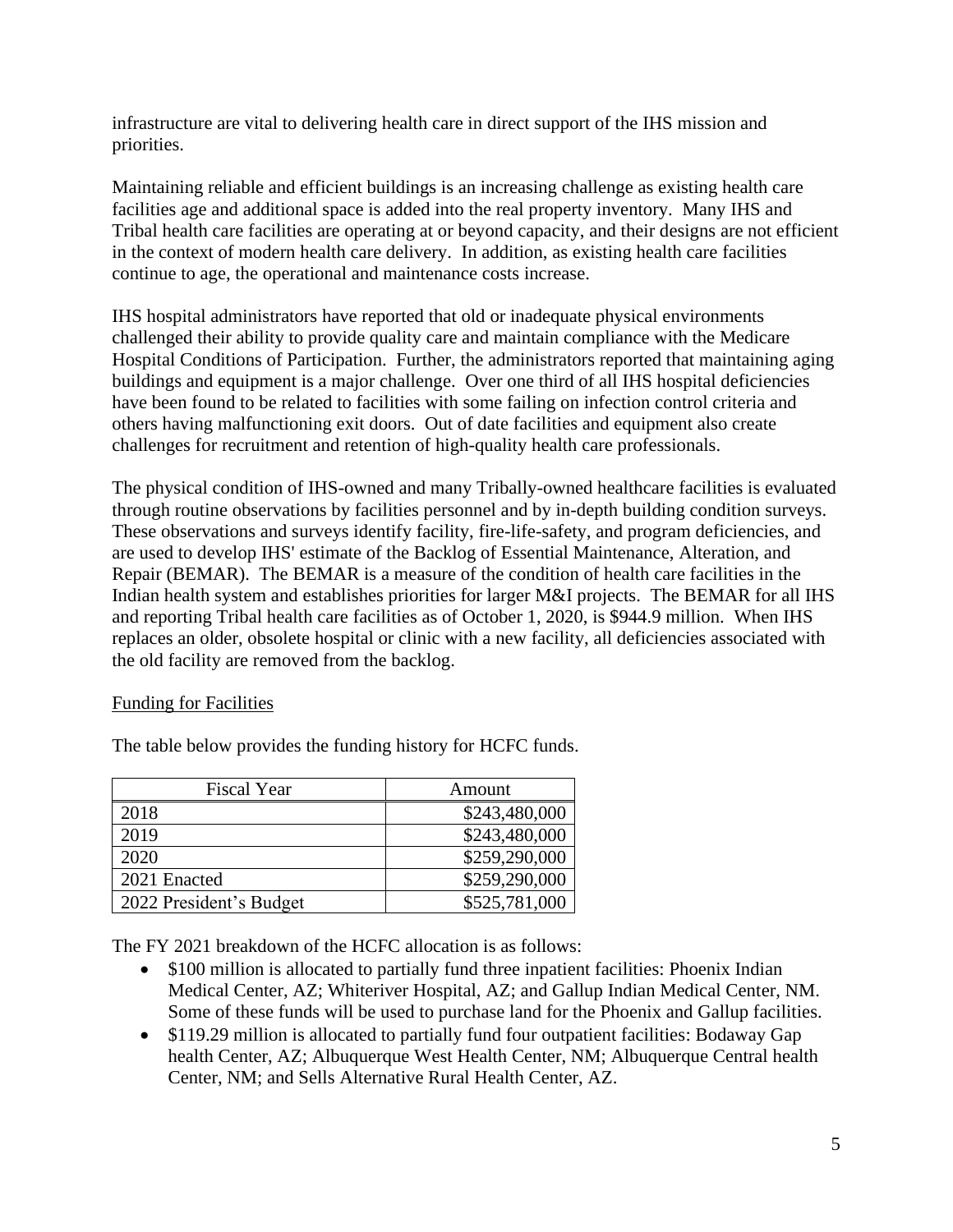- \$25 million is allocated for Small Ambulatory Program projects. These funds are competitively distributed to Tribes who are building facilities to provide health care.
- \$10 million is allocated to Staff Quarters Program projects. These funds provide new or replacement staff quarters near existing facilities.
- \$5 million is allocated to Green Infrastructure projects. These funds are competitively distributed to Tribal and Federal facilities to reduce energy and water consumption.

| Fiscal Year (FY)           | Amount        |
|----------------------------|---------------|
| 2018                       | \$167,527,000 |
| 2019                       | \$167,527,000 |
| 2020                       | \$168,952,000 |
| 2021 Enacted               | \$168,952,000 |
| FY 2022 President's Budget | \$222,924,000 |

The table below provides the funding history for M&I funds.

The FY 2021 breakdown of the M&I allocation is as follows:

- Approximately \$96 million is the projected amount for routine maintenance and repair to sustain the condition of Federal and Tribal healthcare facilities. These funds will support facilities activities that are generally classified as those needed for 'sustainment' of existing facilities and provided to the IHS Area Offices and to Tribes for daily maintenance activities and local projects to maintain the current state of health care facilities. These *Routine Maintenance Funds* may be used for Area and Tribal M&I projects to fund smaller elements of the backlog of work to address the old and antiquated facilities plant infrastructure (e.g., mechanical and electrical BEMAR) and program enhancements.
- Approximately \$69.4 million would be available for major Area and Tribal M&I projects to reduce the BEMAR deficiencies and improve healthcare facilities to meet changing healthcare delivery needs. The FY 2021 allocation continues funding approximately 400 critical projects to address the old and antiquated facilities plant infrastructure (e.g., mechanical and electrical BEMAR), accreditation standards, and program enhancements, all of which are essential to support health care delivery.
- Approximately \$3 million would be available for environmental compliance projects. The IHS places a high priority on meeting federal, state, and local legal/regulatory environmental requirements, including allocating funding to address findings and recommendations from environmental audits. The IHS has currently identified approximately \$7.6 million in environmental compliance tasks and included them in the BEMAR database.
- \$500,000 of M&I funding are retained by Headquarters for the demolition of IHS facilities that are no longer needed. The IHS has approximately 120 Federally-owned buildings that are vacant, excess, or obsolete. Many of these buildings are safety and security hazards. IHS plans for orderly demolition of some of these buildings, in concert with transferring others, reducing hazards and liability. Demolition Funds may be used in concert with environmental compliance funds as available for demolition of the Federal buildings to the extent that the proposed action reduces hazards, environmental concerns, or liability to the Indian Health Service. Since FY 2000 when funds were first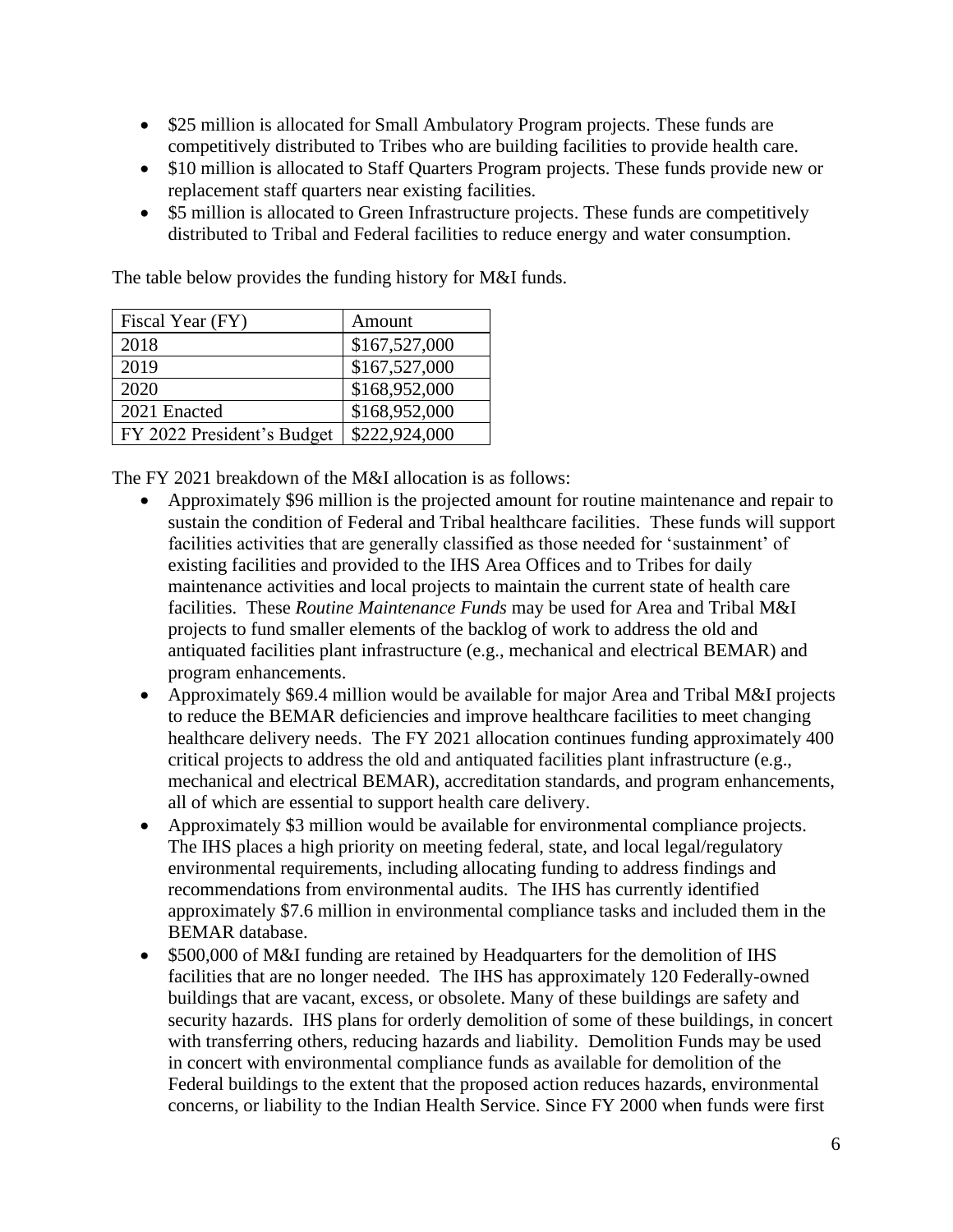set aside for the demolition of Federal buildings, associated demolition costs have risen significantly due to inflation, environmental regulations, recycling and landfill diversion requirements, and abatement of hazardous material. For example, many IHS locations are very remote which significantly increases the cost to haul the demolition waste off the reservation to approved landfills and recycling facilities.

The table below provides the funding history for Equipment funds.

| <b>Fiscal Year</b>      | Amount        |
|-------------------------|---------------|
| 2018                    | \$23,706,000  |
| 2019                    | \$23,706,000  |
| 2020                    | \$28,087,000  |
| 2021 Enacted            | \$29,087,000  |
| 2022 President's Budget | \$100,640,000 |

Allocation of the IHS Equipment funding in FY 2021 were in four categories:

- New and Replacement Medical Equipment **-** Approximately \$22.6 million was allocated to IHS and Tribal health care facilities to maintain existing and purchase new medical equipment, including the replacement of existing equipment used in diagnosing illnesses. The funding allocation is formula based.
- Tribally Constructed Health Care Facilities **-** \$5 million of medical equipment funds to support the initial purchase of new medical equipment for Tribally constructed health care facilities built using non-IHS funding sources. Tribes and Tribal organizations will use these funds to serve approximately 500,000 patients.
- TRANSAM Program **-** \$500,000 used to acquire new and like-new excess medical equipment from the Department of Defense (DoD) or other sources through the TRANSAM (i.e., Transfer of DoD Excess Medical and Other Supplies to Native Americans) Program and to procure ambulances for IHS and Tribal emergency medical services programs.
- Tribal Emergency Generator **-** \$1 million for competitive awards to Tribal Health Programs located in areas impacted by de-energization events to support the purchase of emergency generators at Tribally-operated health care facilities.

IHS allocates over 75 percent of the annual Medical Equipment funding to IHS and Tribal health care facilities to maintain existing and purchase new medical equipment, including the replacement of existing equipment used in diagnosing illnesses and to enhance telemedicine.

## Safe Water and Waste Disposal Facilities

The Sanitation Facilities Construction (SFC) Program is an integral component of IHS disease prevention activities. IHS has carried out the program since 1959 using funds appropriated to provide water and waste disposal facilities for eligible American Indian and Alaska Native homes and communities. As a result, infant mortality rates and mortality rates for gastroenteritis and other environmentally-related diseases have declined. Research supported by the Centers for Disease Control and Prevention states populations in regions with a lower proportion of homes with water service, reflect significantly higher hospitalization rates for pneumonia, influenza, and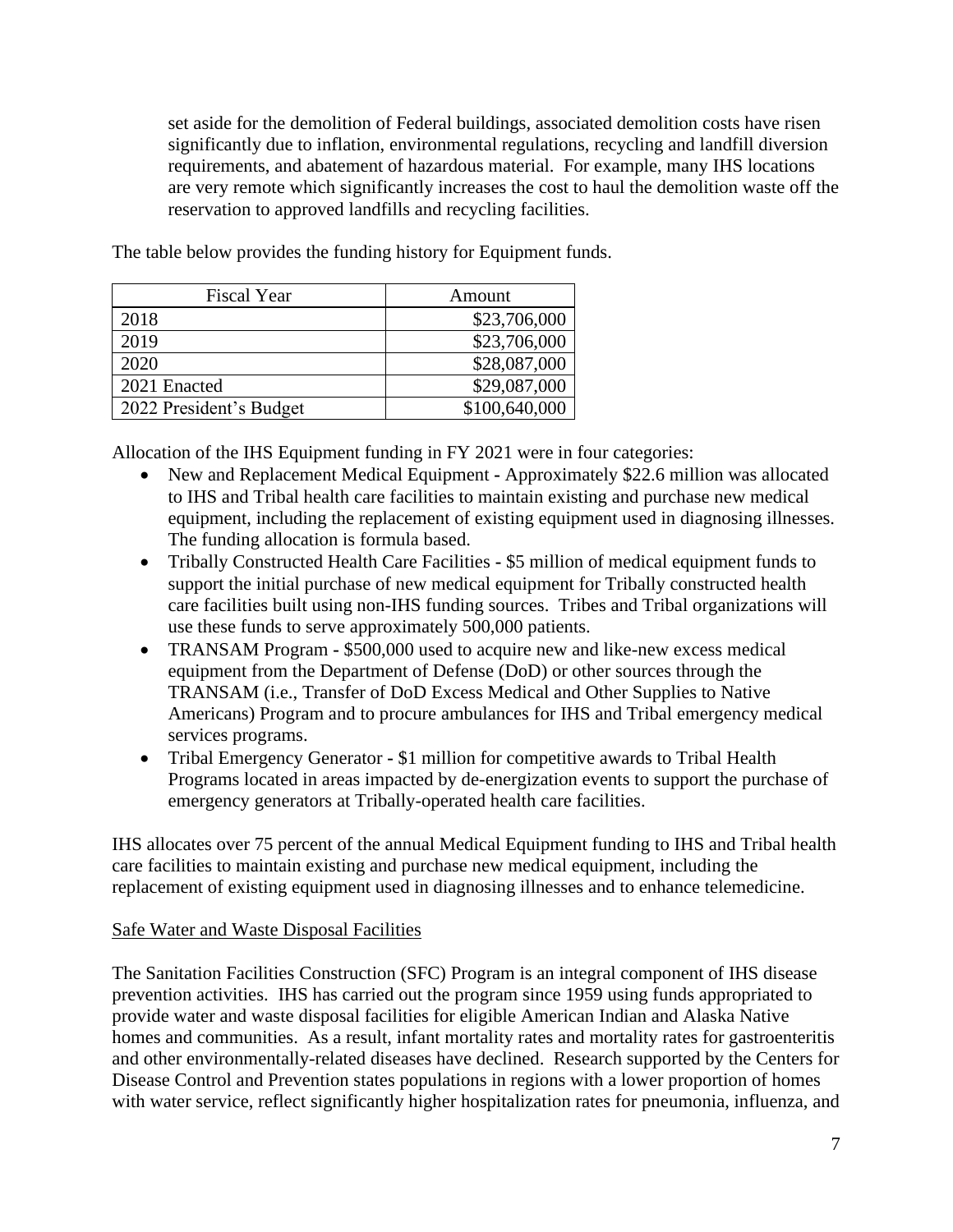respiratory syncytial virus. Researchers associated the increasing illnesses with the restricted access to clean water for hand washing and hygiene.<sup>2</sup> The SFC Program works collaboratively with Tribes to assure all American Indian and Alaska Native homes and communities are provided with safe and adequate water supply and waste disposal facilities as soon as possible.

In FY 2020, IHS funded projects to provide service to 37,771 American Indian and Alaska Native homes. IHS also completed construction on 260 projects with an average project duration of 3.9 years. However, at the end of FY 2020 about 7,140, or 1.8 percent, of all American Indian and Alaska Native homes tracked by IHS lacked water supply or wastewater disposal facilities. About 112,082, or approximately 28 percent, of American Indian and Alaska Native homes tracked by IHS needed some form of sanitation facilities improvements. Many of these homes without service are very remote and may have limited access to health care, which increases the importance of improving environmental conditions.

The total sanitation facility need reported through Sanitation Deficiency System (SDS) has increased approximately \$0.52 billion, or 20.2 percent, from \$2.57 billion to \$3.09 billion from FY 2019 to FY 2020. In FY 2020, the IHS was appropriated \$197 million to address sanitation deficiencies and support provision of sanitation facilities to eligible American Indian and Alaska Native homes and communities. The magnitude of the sanitation facility needs increase is due to the IHS implementing a revised prioritization system to indicate the level of project planning. A "tier" system was introduced with the publication of the 2019 SDS Guidelines document. Projects considered "ready to fund" are assigned Tier 1, while projects considered "engineering assessed" are assigned Tier 2. Projects considered Tier 3 are those that are only "preliminarily assessed." Previously many of these projects were not reported to Congress. In FY 2020, there was a total of \$0.67 billion in Tier 3 projects, resulting in an increase in the total sanitation facility need reported through SDS.

During FY 2020, 373 construction projects to address water supply and wastewater disposal needs were funded with a construction cost of \$220 million using IHS and contributed funds. Once constructed, these sanitation facilities will benefit an estimated 143,000 American Indian and Alaska Native people and help avoid over 235,000 inpatient and outpatient visits related to respiratory, skin and soft tissue, and gastro enteric disease over 30 years. The health care cost savings for these visits alone is estimated to be over \$259 million. Every \$1 spent on water and sewer infrastructure will save \$1.18 in avoided direct health care cost.

Adequate staffing resources are needed to ensure SFC projects are designed and constructed within the SFC Program's national average project duration of 4 years. Since FY 2016 the SFC project funding has increased by nearly 100 percent without any increase in staffing resources. Without associated increases in staffing resources the IHS SFC Program is being strained to accomplish the required program statutory obligations of sanitation deficiency needs reporting, project design, planning, and provision of technical assistance, and as such we fully expect our project durations to increase beyond  $5 - 6$  years. Under the President's proposed FY 2022

<sup>2</sup> Thomas W. Hennessy, Troy Ritter, Robert C. Holman, Dana L. Bruden, Krista L. Yorita, Lisa Bulkow, James E. Cheek, Rosalyn J. Singleton, and Jeff Smith. The Relationship Between In-Home Water Service and the Risk of Respiratory Tract, Skin, and Gastrointestinal Tract Infections Among Rural Alaska Natives. American Journal of Public Health: November 2008, Vol. 98, No. 11, pp. 2072-2078.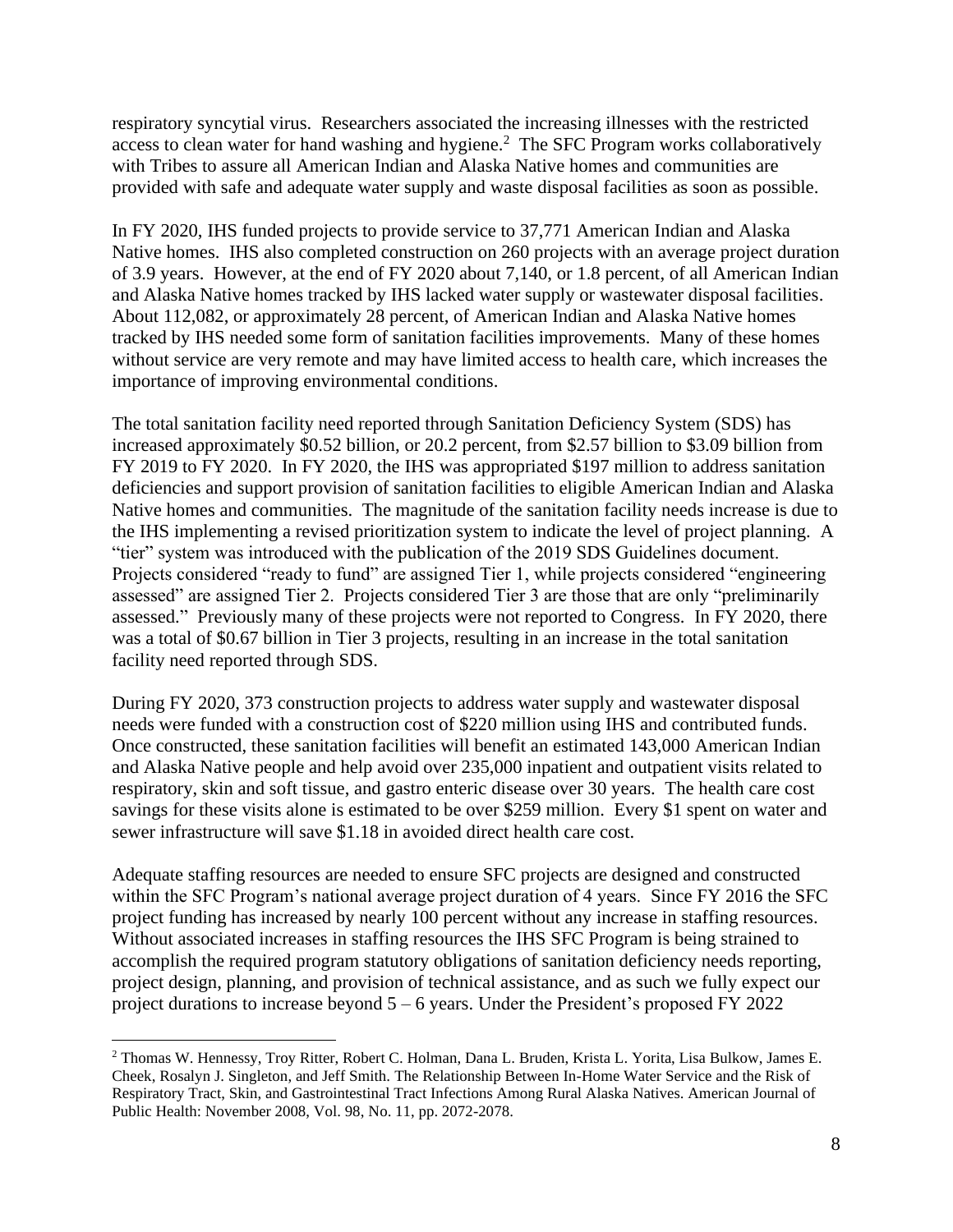Budget, the IHS SFC project funds will increase by roughly 60 percent. In addition to the proposed increases in IHS appropriated funds, an assumption is made that the amount of project funds to be directed towards the IHS through appropriations and contributions from other funding sources would double over the FY 2020 levels to \$547 million in future fiscal years. The FY 2022 Budget also proposes an increase of +\$36 million for the Facilities and Environmental Health Support program to support additional staff to implement the proposed funding increases for SFC, HCFC, M&I, and Equipment.

### FY 2022 President's Budget

On May 28, 2021, the White House released the FY 2022 President's Budget, which includes \$8.5 billion in discretionary budget authority for the IHS. This funding level is an historic increase of \$2.2 billion or 36 percent over FY 2021. These funds will increase access to high-quality health care in Indian Country and begin to remediate the impacts of chronic underfunding of the IHS.

The Discretionary Request also proposes advance appropriations for the IHS to insulate the I/T/U health programs from the impact of potential government shutdowns, and the uncertainty of annual appropriations.

The Budget proposes a \$583 million funding increase for IHS facilities programs, bringing total IHS facilities funding to \$1.5 billion. This funding increase includes:

- \$54 million for Maintenance and Improvement projects, for a total of \$223 million,
- \$155 million for Sanitation Facilities Construction projects, for a total of \$351 million,
- \$266 million for Health Care Facilities Construction, for a total of \$526 million,
- \$72 million for Equipment, for a total of \$101 million, and
- \$36 million for a total of \$300 million for additional facilities support and environmental health activities.

These proposed increases build on the more than \$9 billion in COVID-19 supplemental resources that the IHS received over the last year, including \$600 million provided for COVID-19 related facilities needs in the American Rescue Plan Act.

Further, advance appropriations would provide predictable funding to enhance facilities project planning, and improve efficiency in project implementation. This new funding approach would also allow the IHS to distribute critical facilities resources to IHS and Tribal Health Programs to the field much sooner than under a Continuing Resolution.

Finally, the President's Budget proposes a legislative change that would permit UIOs to use their IHS resources for much needed facilities improvement projects. Like IHS and Tribally-operated health facilities, many UIO facilities are aging and in need of repair. Providing UIOs with broader authority to improve their facilities will provide parity with other federal contractors, and assist in the provision of high-quality health care for the Urban AI/AN population.

We look forward to continuing our work with Tribal and Federal partners. We are committed to working closely with our stakeholders and understand the importance of working with partners